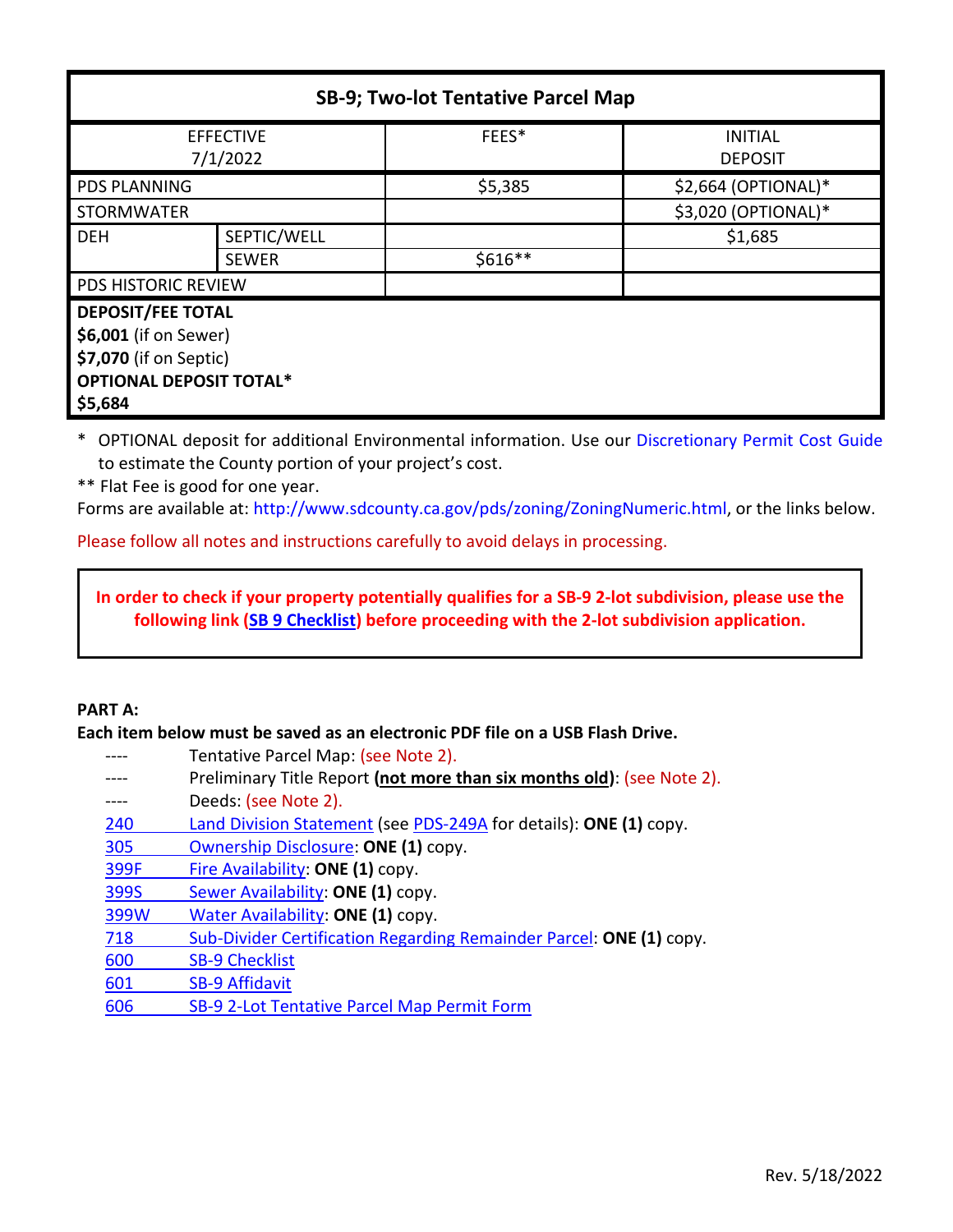#### **PART B:**

#### **Each item below must be printed on paper, completed and have all required signatures.**

- ---- Tentative Parcel Map: **TWO (2)** copies (see Note 4).
- ---- Preliminary Title Report **(not more than six months old)**: **TWO (2)** copies.
- [126 Acknowledgement of Filing Fees and Deposits:](http://www.sdcounty.ca.gov/pds/zoning/formfields/PDS-PLN-126.pdf) **ONE (1)** copy (see Note 1).
- [320 Evidence of](http://www.sdcounty.ca.gov/pds/zoning/formfields/PDS-PLN-320.pdf) Legal Parcel (and any Deeds): **ONE (1)** copy.
- 600 [SB-9 Checklist:](https://www.sandiegocounty.gov/content/dam/sdc/pds/zoning/formfields/PDS-PLN-600.pdf) **ONE (1)** copy
- 601 [SB-9 Affidavit:](https://www.sandiegocounty.gov/content/dam/sdc/pds/zoning/formfields/PDS-PLN-601.pdf) **ONE (1)** copy.
- 606 [SB-9 2-Lot Tentative Parcel Map Permit Form:](https://www.sandiegocounty.gov/content/dam/sdc/pds/zoning/formfields/PDS-PLN-606.pdf) **ONE (1)** copy

# **PART C:**

## **All items below are OPTIONAL but require an additional deposit for additional information** (see Note 3).

- ---- Preliminary Grading Plan **(must be shown on separate sheet)**: (see Note 2).
- 394 [Preliminary Floodplain Evaluation:](http://www.sdcounty.ca.gov/pds/zoning/formfields/PDS-PLN-394.pdf) **ONE (1)** copy.
- ---- Slope Analysis/Map **(must be shown on separate sheet)**: **TWO (2)** copies (see Note 4).
- ---- Resource Protection Study: (see Note 4).

## **Storm Water Management Documents:**

- **Step 1:** [Storm Water Intake Form for All Permit Applications:](http://www.sandiegocounty.gov/content/dam/sdc/pds/zoning/formfields/SWQMP-Intake-Form.pdf) **TWO (2)** copies (see Notes 2, 4).
- **Step 2: As determined by the Intake Form above, complete the required SWQMP below.** [Standard Project SWQMP:](http://www.sandiegocounty.gov/content/dam/sdc/pds/zoning/formfields/SWQMP-Standard.pdf) **TWO (2)** copies (see Notes 2, 4). **Or** [Priority Development \(PDP\) SWQMP:](https://www.sandiegocounty.gov/content/sdc/dpw/watersheds/DevelopmentandConstruction/BMP_Design_Manual.html) **TWO (2)** copies (see Notes 2, 4).

## **PART D:**

## **All items below are for your information. Please do not bring in these items.**

- 209 [Defense and Indemnification Agreement FAQs](http://www.sdcounty.ca.gov/pds/zoning/formfields/PDS-PLN-209.pdf)
- 607 SB-9 2-Lot Tentative Par[cel Map Applicant's Guide](http://www.sdcounty.ca.gov/pds/zoning/formfields/PDS-PLN-607.pdf)
- [906 Signature Requirements](http://www.sdcounty.ca.gov/pds/zoning/formfields/PDS-PLN-906.pdf) 
	- [Policy G-3: Determination of Legal Parcel](http://www.sdcounty.ca.gov/pds/zoning/formfields/POLICY-G-3.pdf)
	- Policy I-73: [Hillside Development Policy](http://www.sdcounty.ca.gov/cob/docs/policy/I-73.pdf)
	- Policy S-1: Slopes/ [Density Analysis](http://www.sdcounty.ca.gov/pds/zoning/formfields/POLICY-S-1.pdf)

## **NOTES:**

## 1. **IMPORTANT:**

A Registered Property Owner **MUST SUBMIT** a **Signed Letter of Authorization** for an Agent if; An Authorized Agent signs the PDS-346 form and is not the registered owner of the parcel.

- Or, the parcel is owned by two or more registered owners.
- Or, not all of the registered owners are signing the PDS-291 form.
- Or, the Authorized Agent is not the Financially Responsible Party.
- Or, the parcel is owned by a Corporation.

## **ADDITIONALLY:**

Financially Responsible Party **MUST SIGN** form PDS-126.

Financially Responsible Party **INFORMATION MUST MATCH EXACTLY** on form PDS-126 Authorized Agent **may sign** form PDS-291 **ONLY IF ATTACHED** to a **Signed Letter of Authorization.**